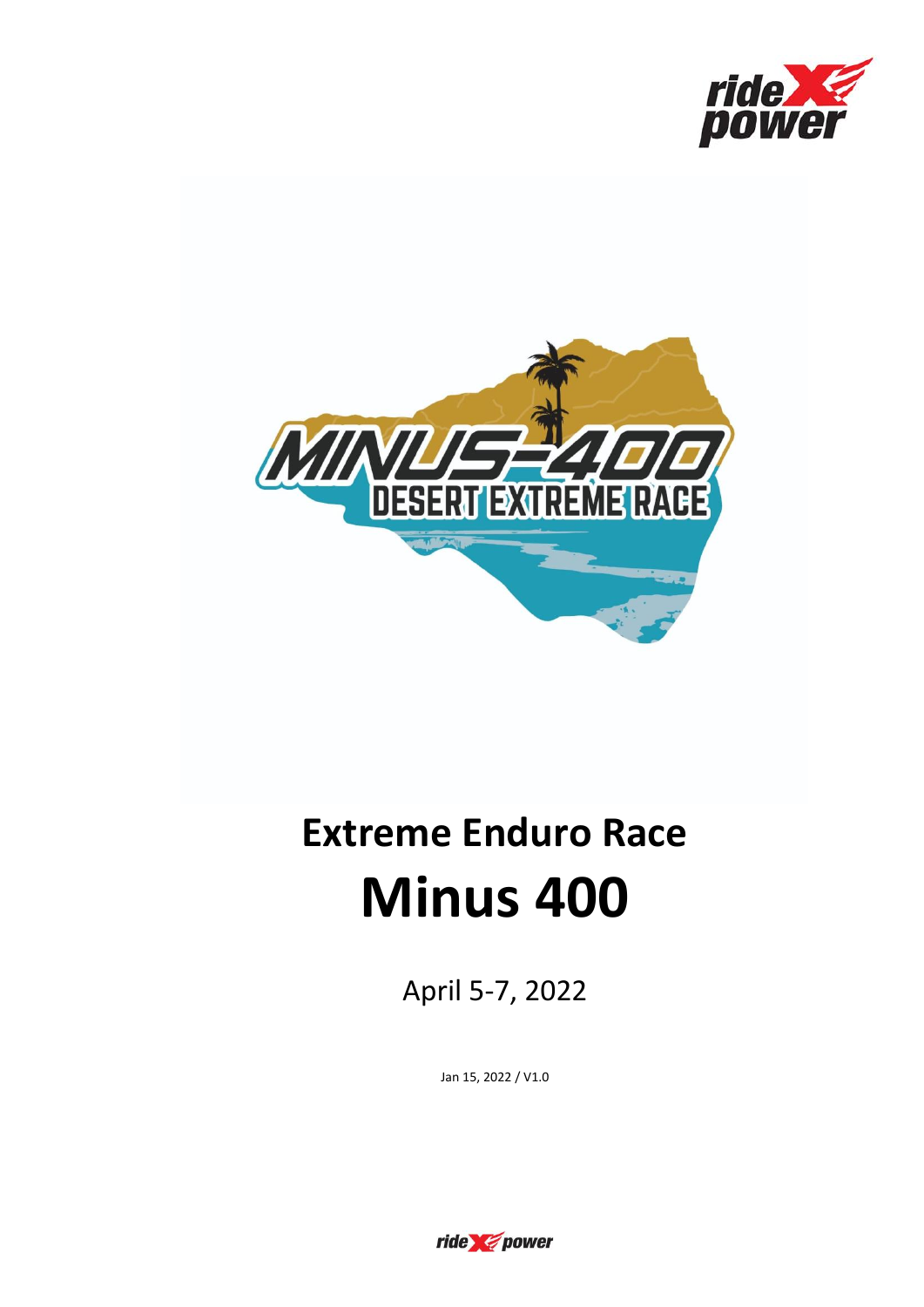

# **Overview**

- 1. Fact Sheet
- 2. Info About the Race
- 3. VIP Race Service
- 4. Race Bike Rental
- 5. Tyres and Mousse
- 6. Ride and Train Before the Race
- 7. Bike Transport from Germany and Austria
- 8. Contact Persons
- 9. Champ Factory by Ziv Karmi
- 10. RideXpower

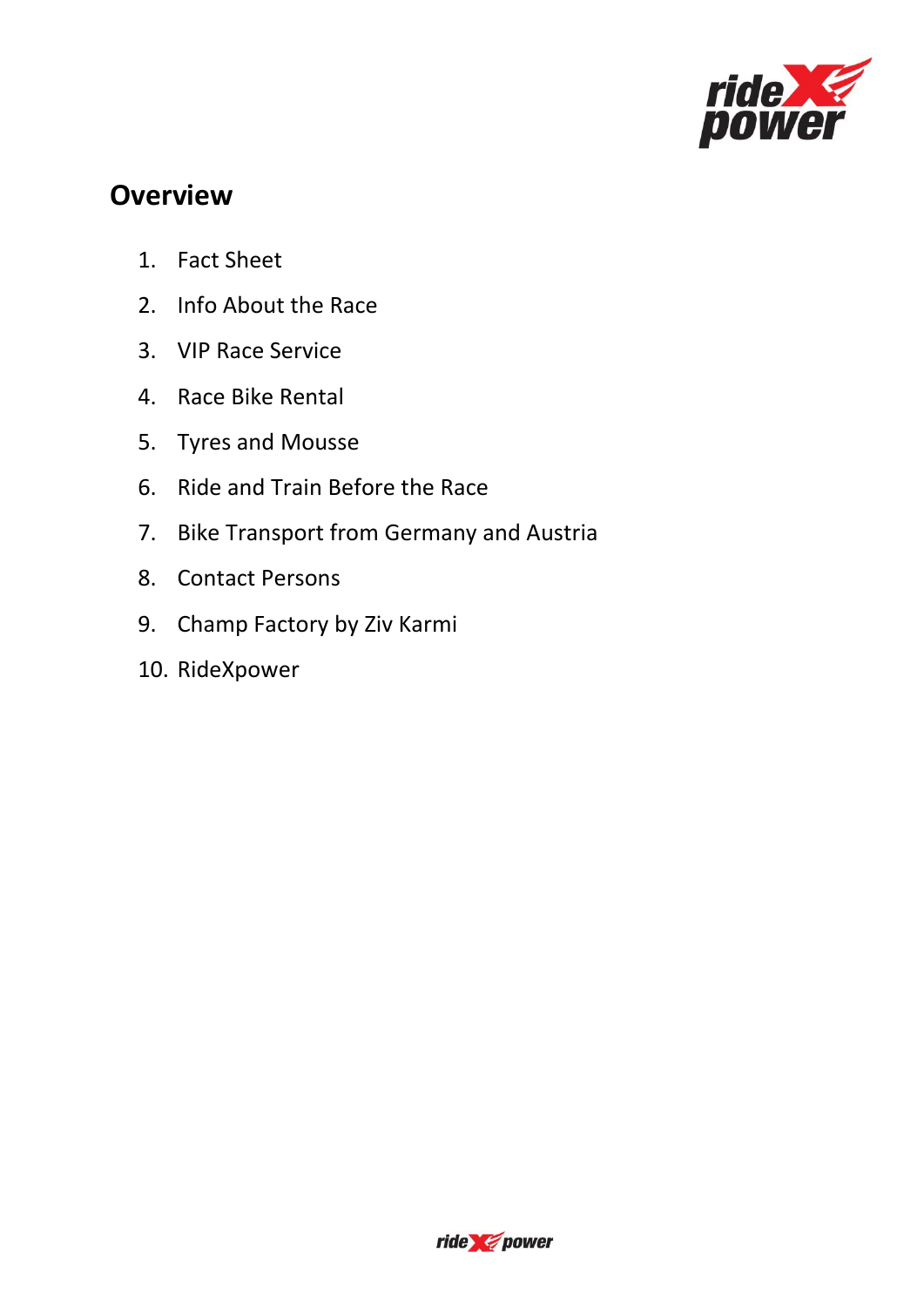

# **1. Fact Sheet**

RideXpower partners with the Champ Factory of Ziv Karmi for the Race Service and Bike Rental for Minus 400 and provides for Israeli racers a full Minus400 Race Service package.

| <b>VIP Race Service Package</b>           | 590€ |        |
|-------------------------------------------|------|--------|
| <b>Race Bike Rental</b>                   |      |        |
| <b>KTM 300EXC BRAND NEW</b>               |      | 2.890€ |
| KTM 300EXC MY2020 USED                    |      | 1.990€ |
| KTM 300EXC MY2019 USED                    |      | 1.790€ |
| <b>Tyres and Mousse Preorder</b>          |      |        |
| Metzer Extreme Front 90/100-21            |      | 69€    |
| Metzeler Soft Rear 140/80-18              |      | 89€    |
| Metzeler Supersoft Rear 140/80-18         |      | 94€    |
| DAVDEV Flex Mousse Front 90/100-21        |      | 99€    |
| DAVDEV Flex Mousse Rear 0,7 bar 140/80-18 |      | 105€   |
| DAVDEV Flex Mousse Rear 0,4 bar 140/80-18 |      | 115€   |
| Riding and Training before the race       |      |        |
| Riding day before the Race                |      | 150€   |
| Training Day before the Race              |      | 250€   |

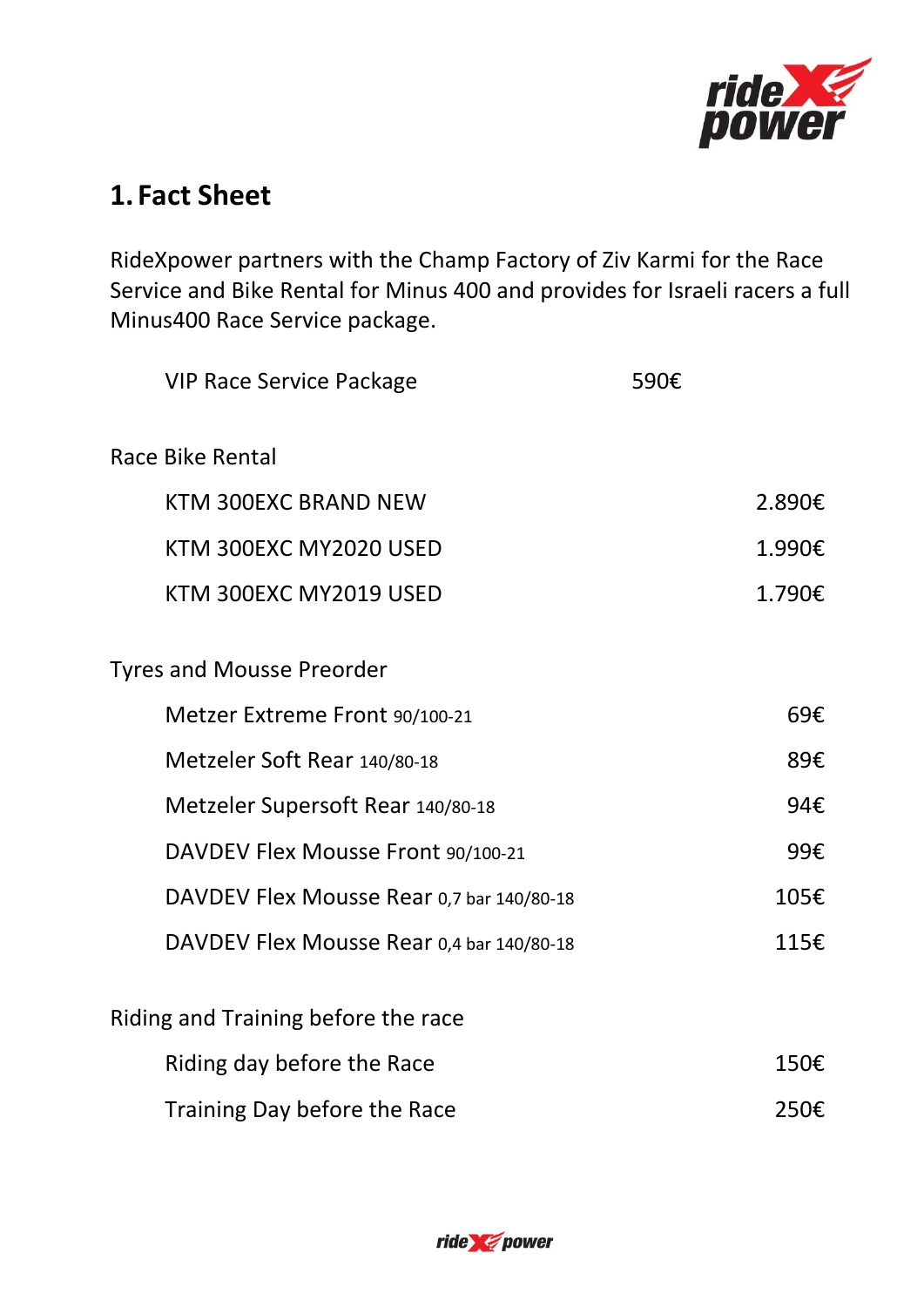

# **2.Info About the Race**

Official race webpage: [www.minus400.com](http://www.minus400.com/)

# **FULL RideXpower MINUS-400 SERVICE**

Race Service

Professional mechanic service for your bike. You concentrate on the race and we care about the rest. The RideXpower race service is located in the main paddock of Minus400. In the VIP area we service free drinks, coffee, and snacks, the RideXpower MINUS400 WhatsApp group keeps you updated with important information.

### Race Bike Rental

Rent a race bike from RideXpower, we offer the latest KTM, Husqvarna, and GASGAS 2- and 4-stroke models, ready to race and professionally serviced. Your bike is ready from Monday to do your personal setup. For training and rides before the race, we offer to extend your rental period.

Rides and Training before and after the Race

Day rides and training before the race let you get used to the terrain and conditions in Israel.

#### Race Tyres and Mousse

RideXpower provides race tyres and mousse at discounted prices. We will contact you in time before the race.

Race Date April 5-7, 2022. Visit the official webpage [www.minus400.com](http://www.minus400.com/) for updates.

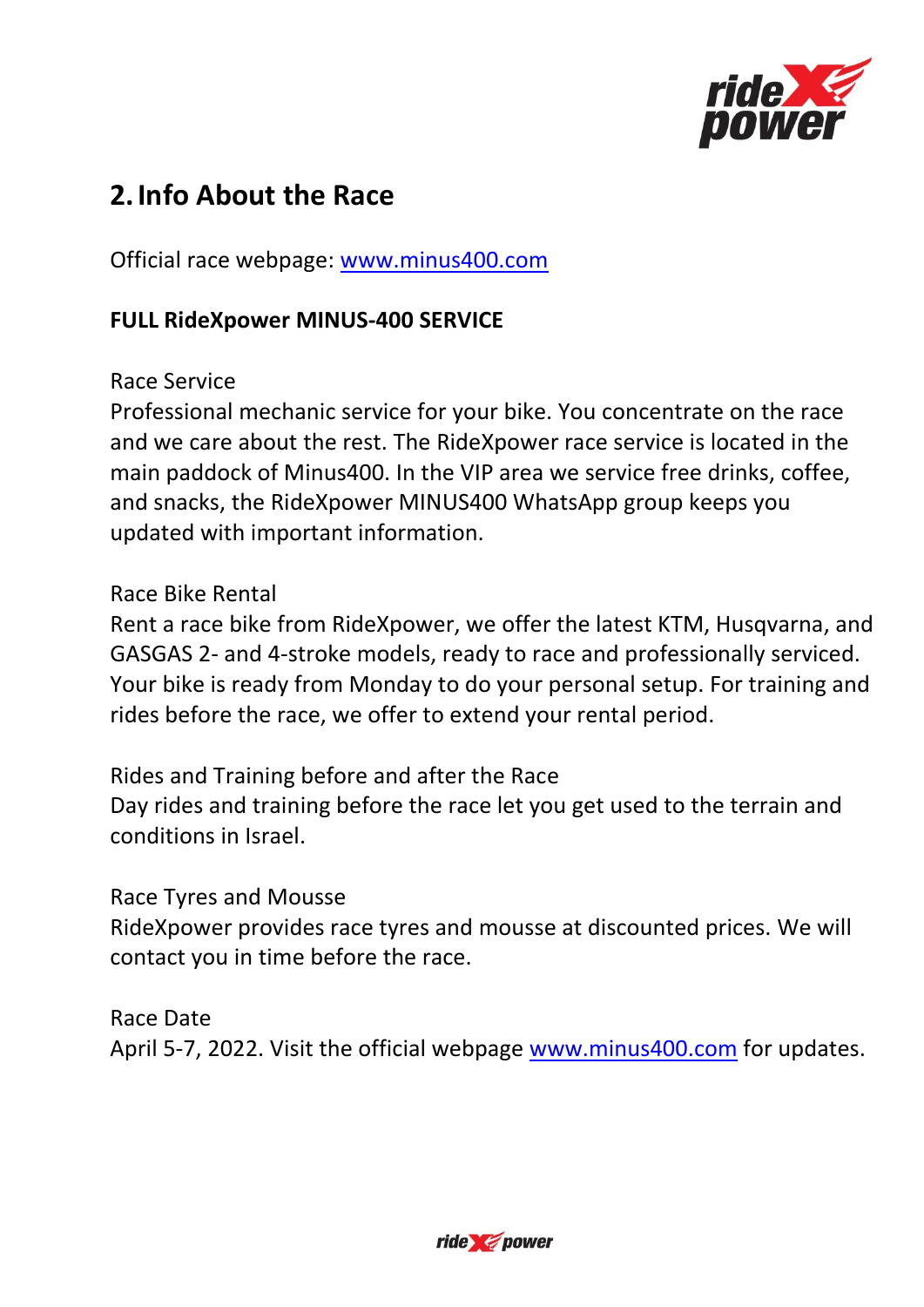

# **3.About the Offer**

RideXpower partners with the Champ Factory of Ziv Karmi for the Race Service and Bike Rental for Minus 400 and provides a full Minus400 Race Service package.

### **You concentrate on the race and we care about the rest.**

# **We talk Hebrew!**

### **The Race Service Package includes**

- **Race Service** from Sunday to Thursday of the race week
- **Professional** mechanics service
- **20%** on tyres and mousse offer (Pre order price)
- **Professional** paddock organization
- **Free** VIP hospitality tent with coffee, water, soft drinks and snacks
- **Pro** Fuel and mechanics service during the race

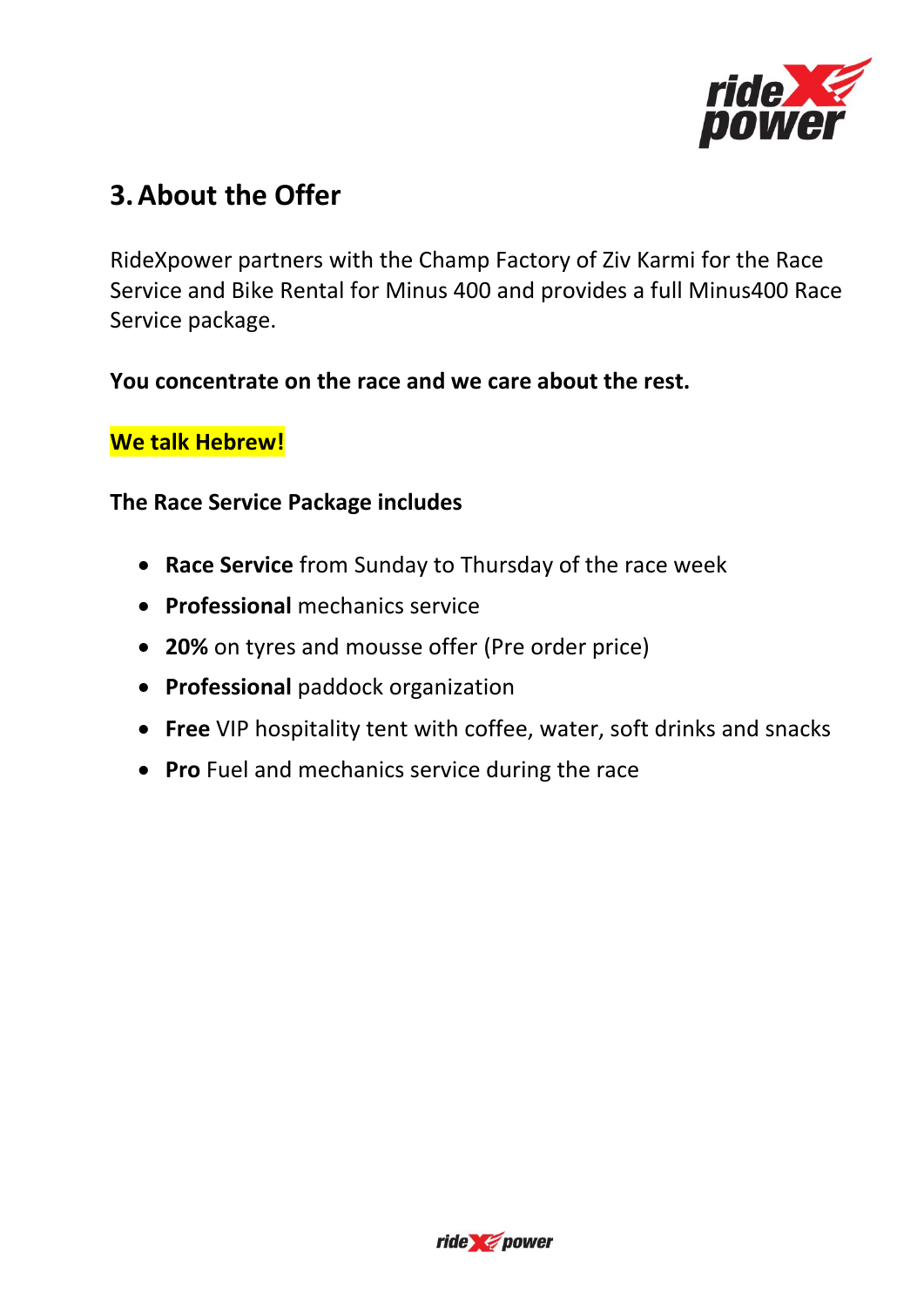

# **4. VIP Race Service**

Professional mechanic service for your bike. You concentrate on the race and we care about the rest. The RideXpower race service is located in the main paddock of Minus400. In the VIP area we service free drinks, coffee, and snacks, the RideXpower MINUS400 WhatsApp group keeps you updated with important information.

### **Price**

Race Service Package Price: 590€

RideXpower partners with the Champ Factory of Ziv Karmi for the Race Service and Bike Rental for Minus 400 and provides a full Minus400 Race Service package.

# **You concentrate on the race and we care about the rest.**

### **The Race Service Package includes**

- **Race Service** from Sunday to Thursday of the race week
- **Professional** mechanics service
- **20%** on tyres and mousse offer (Pre order price)
- **Professional** paddock organization
- **Free** VIP hospitality tent with coffee, water, soft drinks and snacks
- **Pro** Fuel and mechanics service during the race

# **More info**

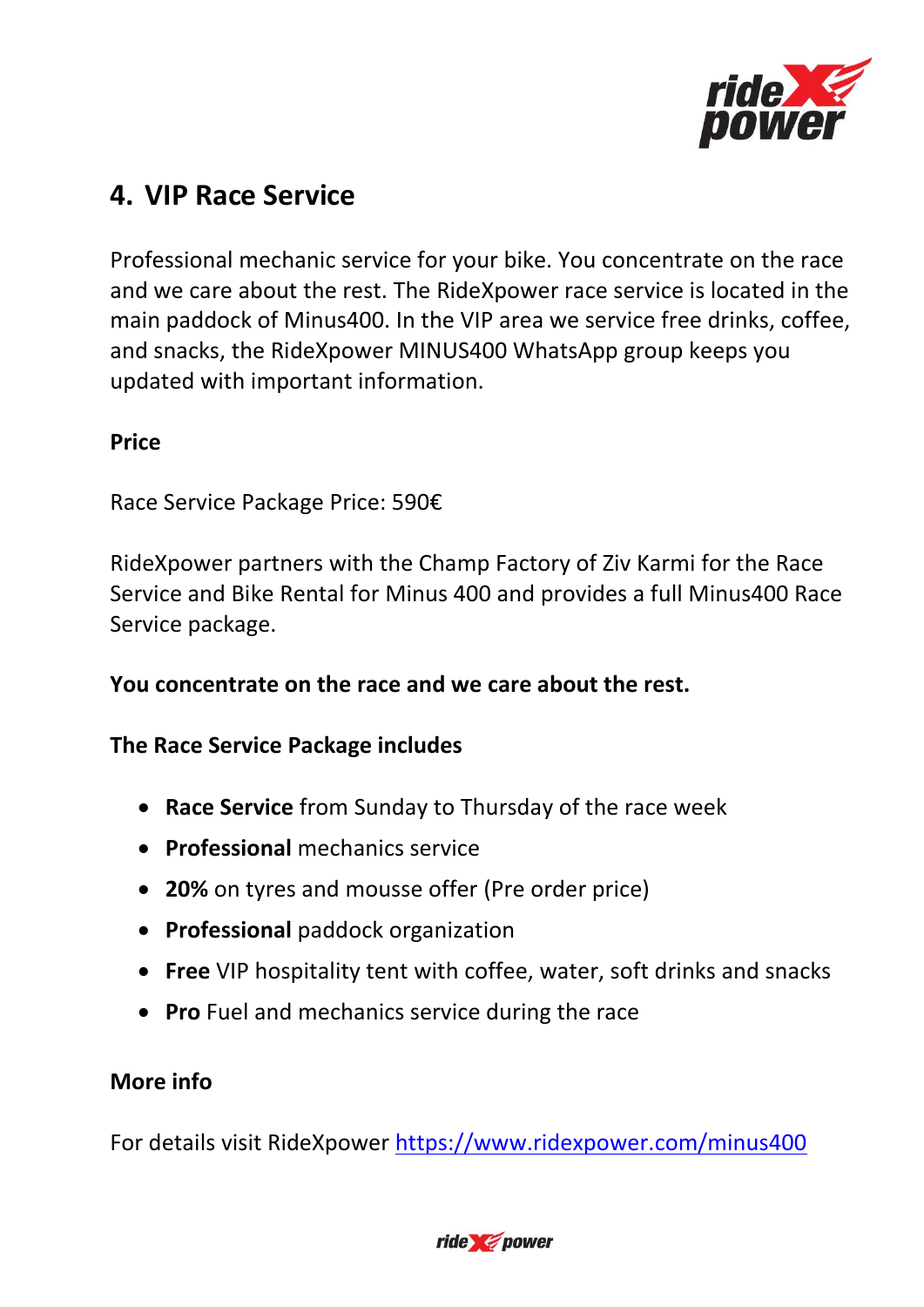

# **5.Race Bike Rental**

Rent a race bike from RideXpower, we offer the latest KTM, 2- and 4-stroke models, ready to race and professionally serviced. Your bike is ready from Monday to do your personal setup. For training and rides before the race, we offer to extend your rental period.

#### **Available Race Rental Bikes**

| KTM 300EXC BRAND NEW   | 2.890€ |
|------------------------|--------|
| KTM 300EXC MY2020 USED | 1.990€ |
| KTM 300EXC MY2019 USED | 1.790€ |

### **More info**

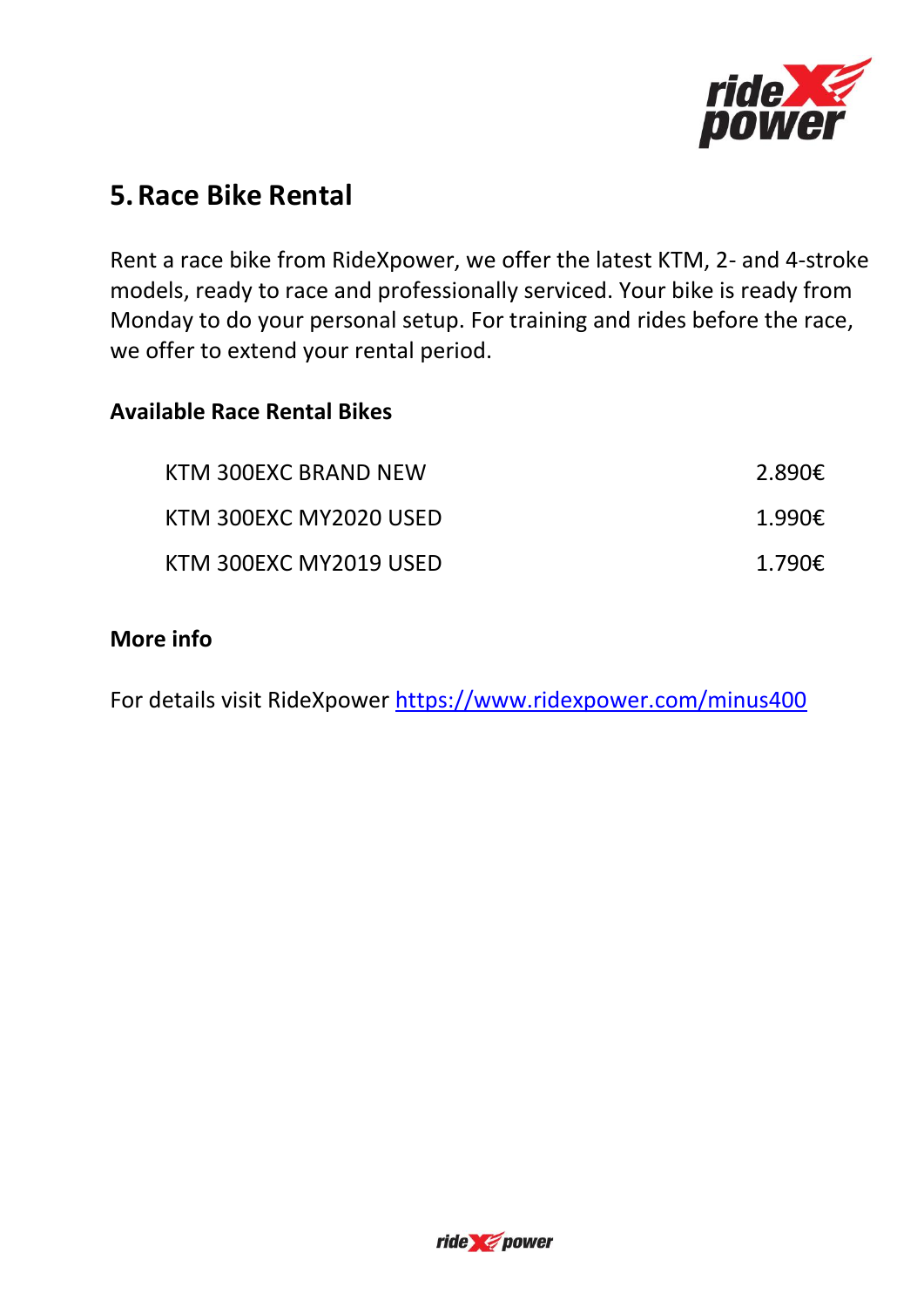

# **6.Tyres and Mousse**

#### **Prices**

# Pre Order Price

| Metzer Extreme Front 90/100-21            | 69€  |
|-------------------------------------------|------|
| Metzeler Soft Rear 140/80-18              | 89€  |
| Metzeler Supersoft Rear 140/80-18         | 94€  |
| DAVDEV Flex Mousse Front 90/100-21        | 99€  |
| DAVDEV Flex Mousse Rear 0,7 bar 140/80-18 | 105E |
| DAVDEV Flex Mousse Rear 0,4 bar 140/80-18 | 115E |
|                                           |      |
| Fitting per tyre including mousse gel     | 25€. |

We have very limited tyres available and will be sold out soon. Alternatively we have Mitas Terra Force in the pipline.

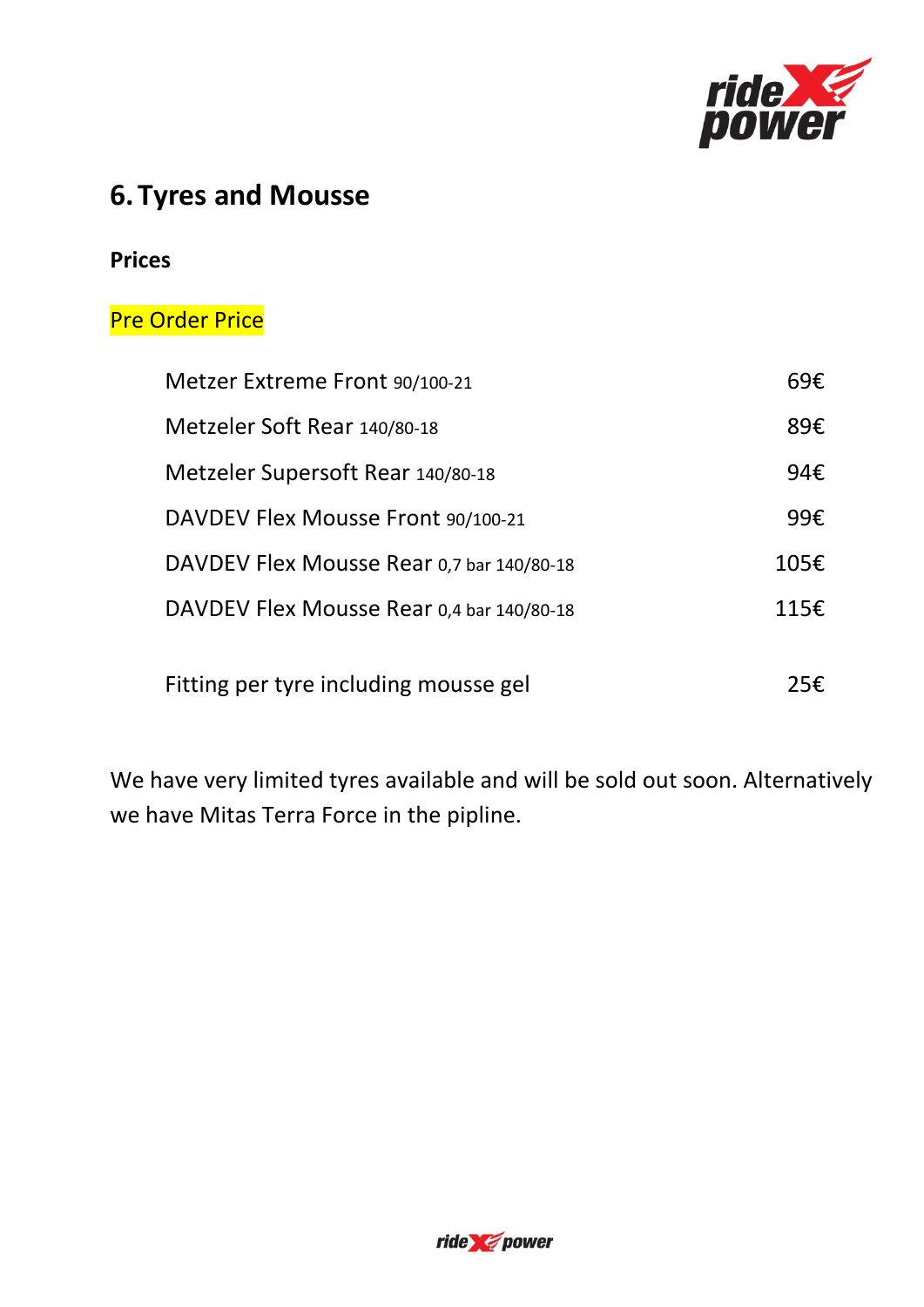

# **7.Bike Transport from Germany and Austria**

We transport your bike to Israel.

**Prices**

Transport to Israel including customs clearance  $f$  from 899 $\epsilon$ 

# **Contact Eve for details.**

Eve WhatsApp +49 176 20220381 [eve@ridexpower.com](mailto:eve@ridexpower.com)

# **More info**

![](_page_8_Picture_9.jpeg)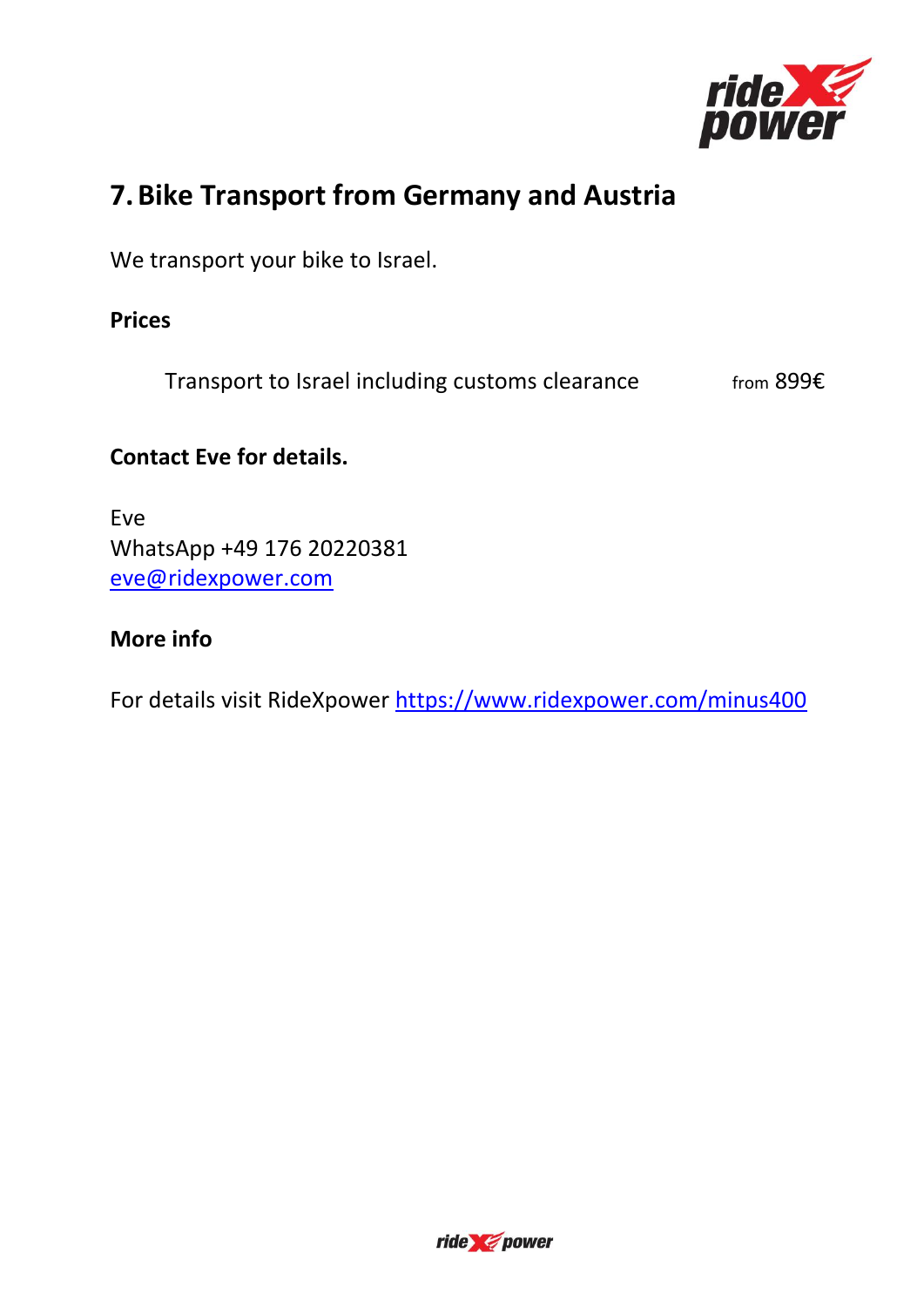![](_page_9_Picture_0.jpeg)

# **8.Ride and Train Before the Race**

### **Prices**

Day tour 150€ Day training 250€

# **The training package includes**

- Morning session of 2 1/2 hours
- Afternoon session of 2 hours training in the race area
- Tips and tricks for the race in the Israeli desert
- Refreshments coffee in the RideXpower VIP area

### **The tour package includes**

- All day tour into the race area
- Tips and tricks how to behave and ride best in the Israeli desert
- Refreshments coffee in the RideXpower VIP area

### **Not included**

- Bike rental
- Fuel and 2stroke oil
- Lunch and drinks

# **More info**

![](_page_9_Picture_19.jpeg)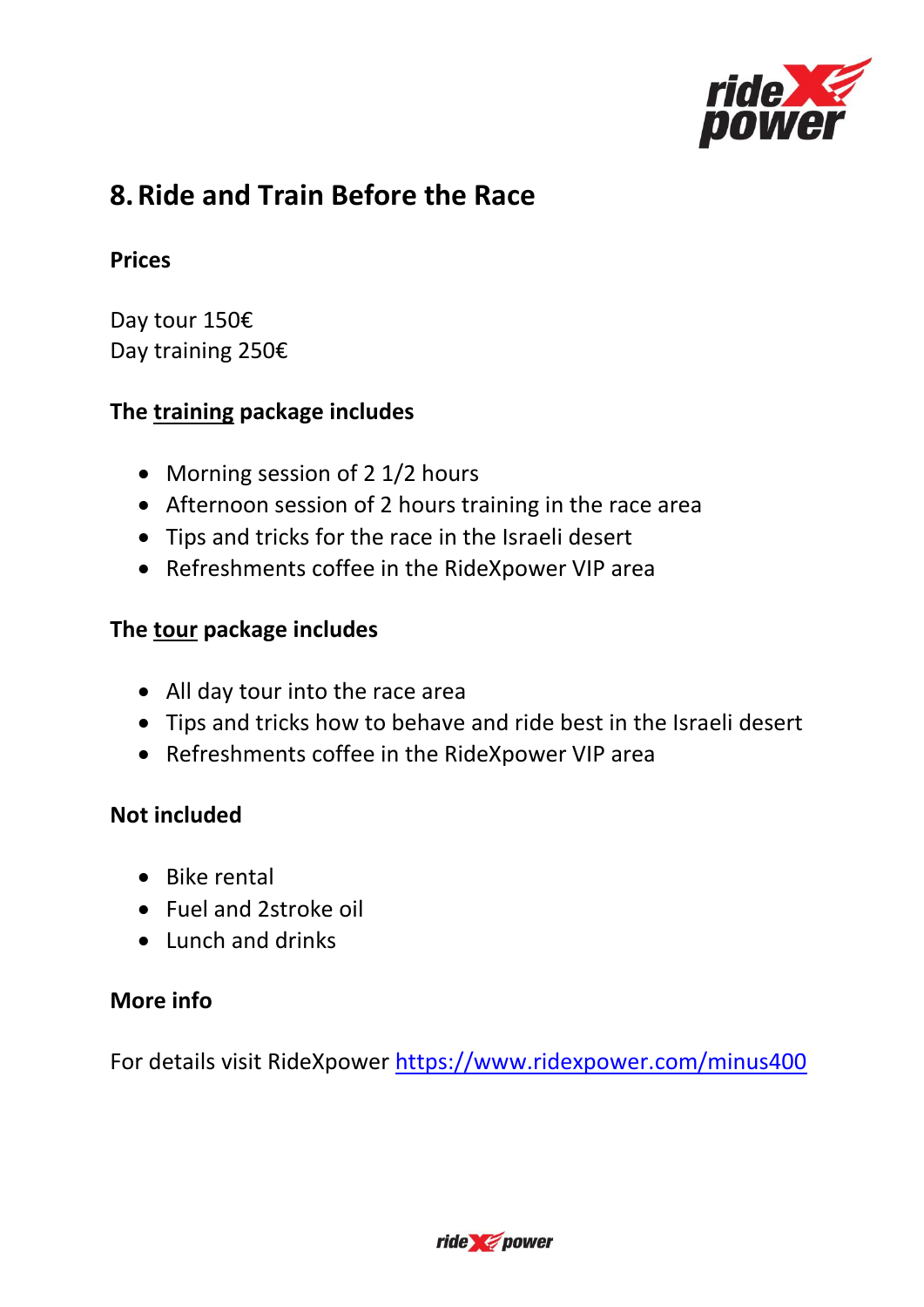![](_page_10_Picture_0.jpeg)

# **9.Contact Persons**

### **Info & Booking Race Service, bike rental and ride before the race**

#### **Sales and ViP Service**

Eve VIP Customer Service RideXpower WhatsApp +49 176 20220381 [eve@ridexpower.com](mailto:eve@ridexpower.com)

### **KTM Champ Factory**

Ziv Karmi Champ Factory Tel. & Whatsapp +972 54 8188720 ziv.karmi@gmail.com

### **Administration of bookings**

Lisa-Marie Booking Admin RideXpower Whatsapp: +43 664 88622910 [lisa-marie@ridexpower.com](mailto:lisa-marie@ridexpower.com)

![](_page_10_Picture_9.jpeg)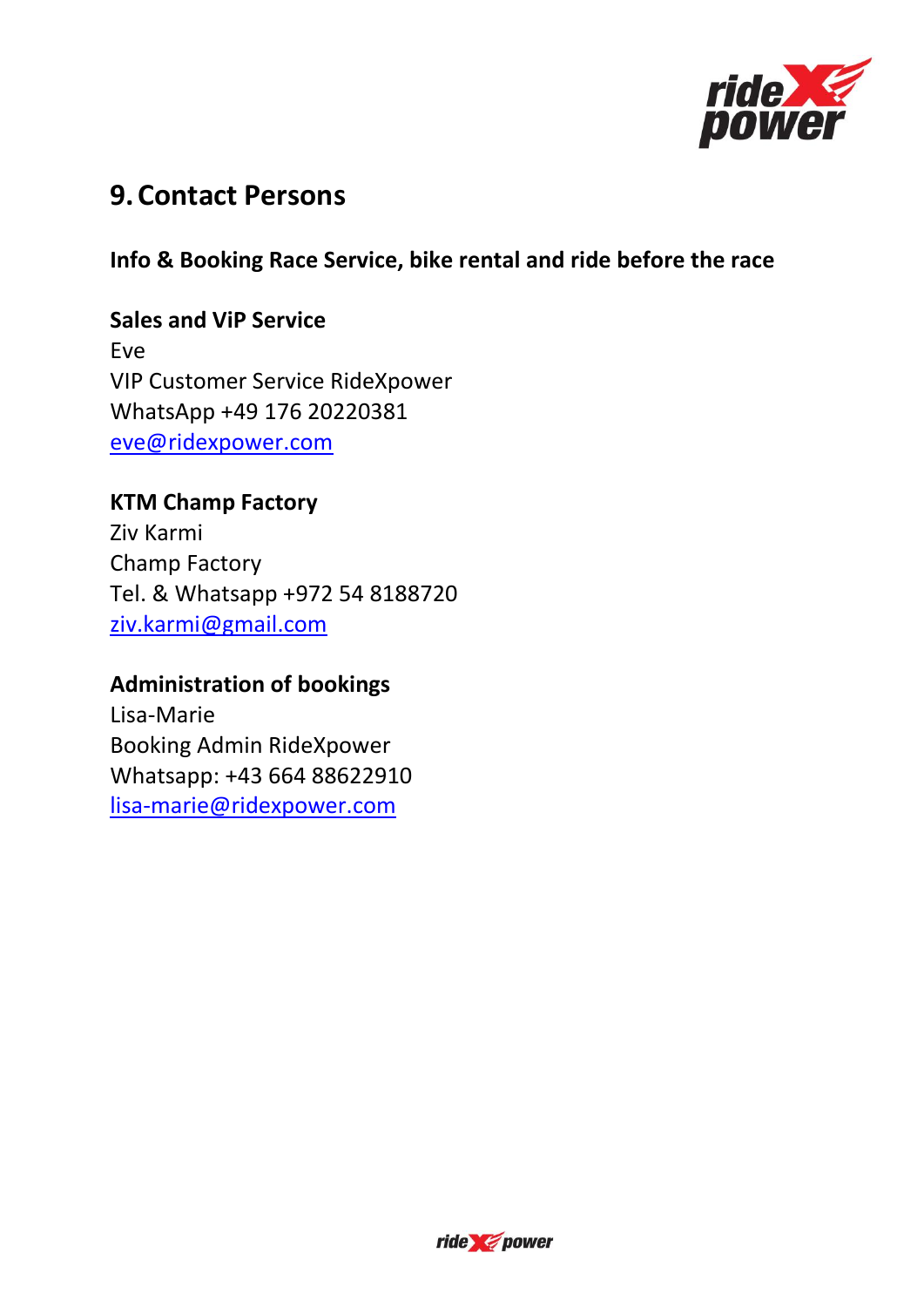![](_page_11_Picture_0.jpeg)

# **10. Champ Factory**

Ziv Karmi Tel. & Whatsapp +972 54 8188720 ziv.karmi@gmail.com

![](_page_11_Picture_3.jpeg)